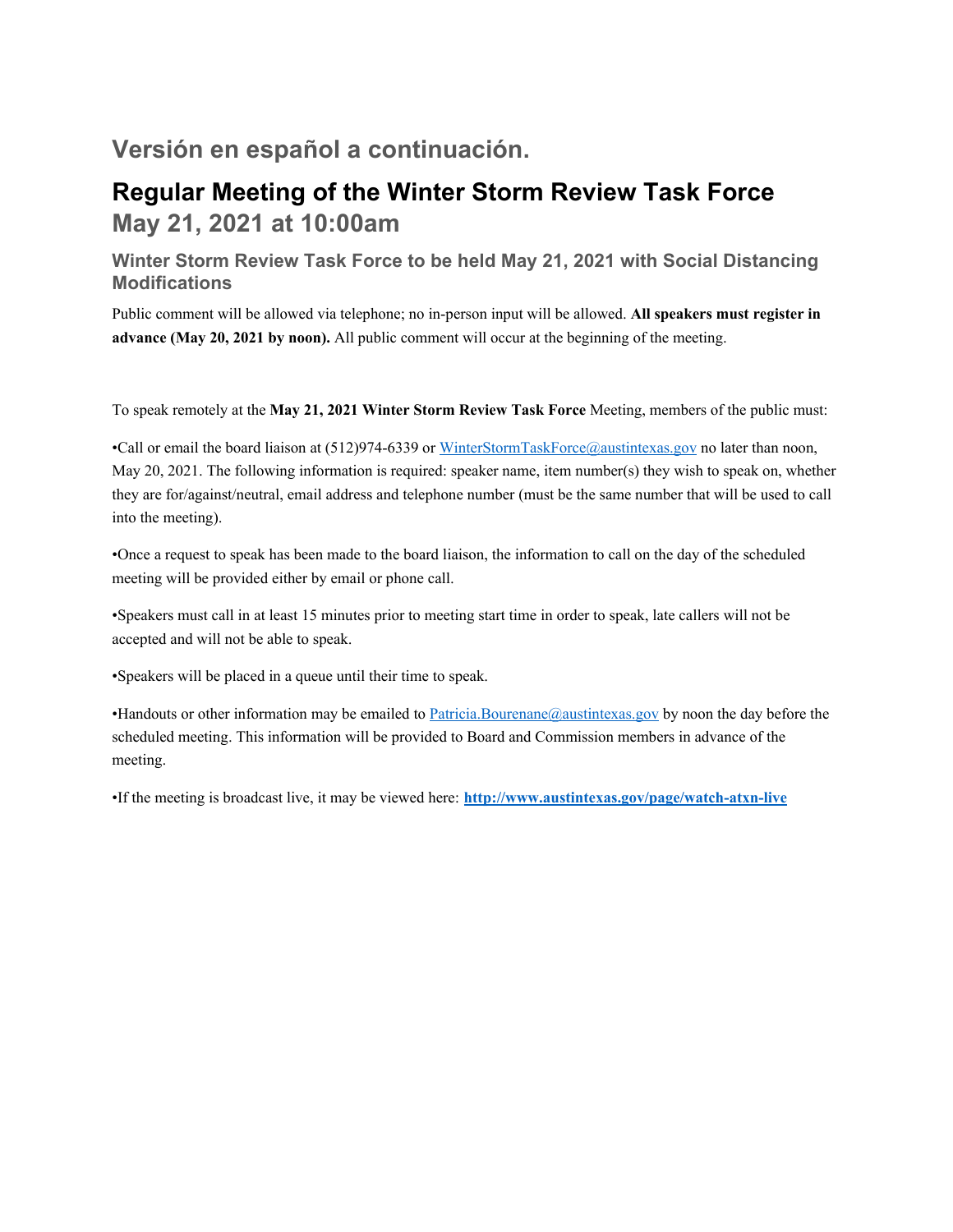# Reunión del Winter Storm Review Task Force

# FECHA de la reunion (**21 de Mayo de 2021**)

La junta se llevará con modificaciones de distanciamiento social

Se permitirán comentarios públicos por teléfono; no se permitirá ninguna entrada en persona. Todos los oradores deben registrarse con anticipación 20 de Mayo de 2021(antes del mediodía). Todos los comentarios públicos se producirán al comienzo de la reunión.

Para hablar de forma remota en la reunión, los miembros del público deben:

• Llame o envíe un correo electrónico al enlace de la junta en (512) 974-6339 o

WinterStormTaskForce@austintexas.gov a más tardar al mediodía (el día antes de la reunión). Se requiere la siguiente información: nombre del orador, número (s) de artículo sobre el que desean hablar, si están a favor / en contra / neutral, dirección de correo electrónico (opcional) y un número de teléfono (debe ser el número que se utilizará para llamar ).

• Una vez que se haya realizado una solicitud para hablar con el enlace de la junta, la información para llamar el día de la reunión programada se enviará por correo electrónico o por teléfono.

• Los oradores deben llamar al menos 15 minutos antes del inicio de la reunión para poder hablar, no se aceptarán personas que llamen tarde y no podrán hablar.

• Las oradoras esperarán en una fila hasta que llegue el momento de hablar.

• Los folletos u otra información pueden enviarse por correo electrónico a

Patricia.Bourenane@austintexas.gov antes del mediodía del día anterior a la reunión programada. Esta información se proporcionará a los miembros de la Junta y la Comisión antes de la reunión.

• Si la reunión se transmite en vivo, se puede ver aquí: http://www.austintexas.gov/page/watch-atxn-live